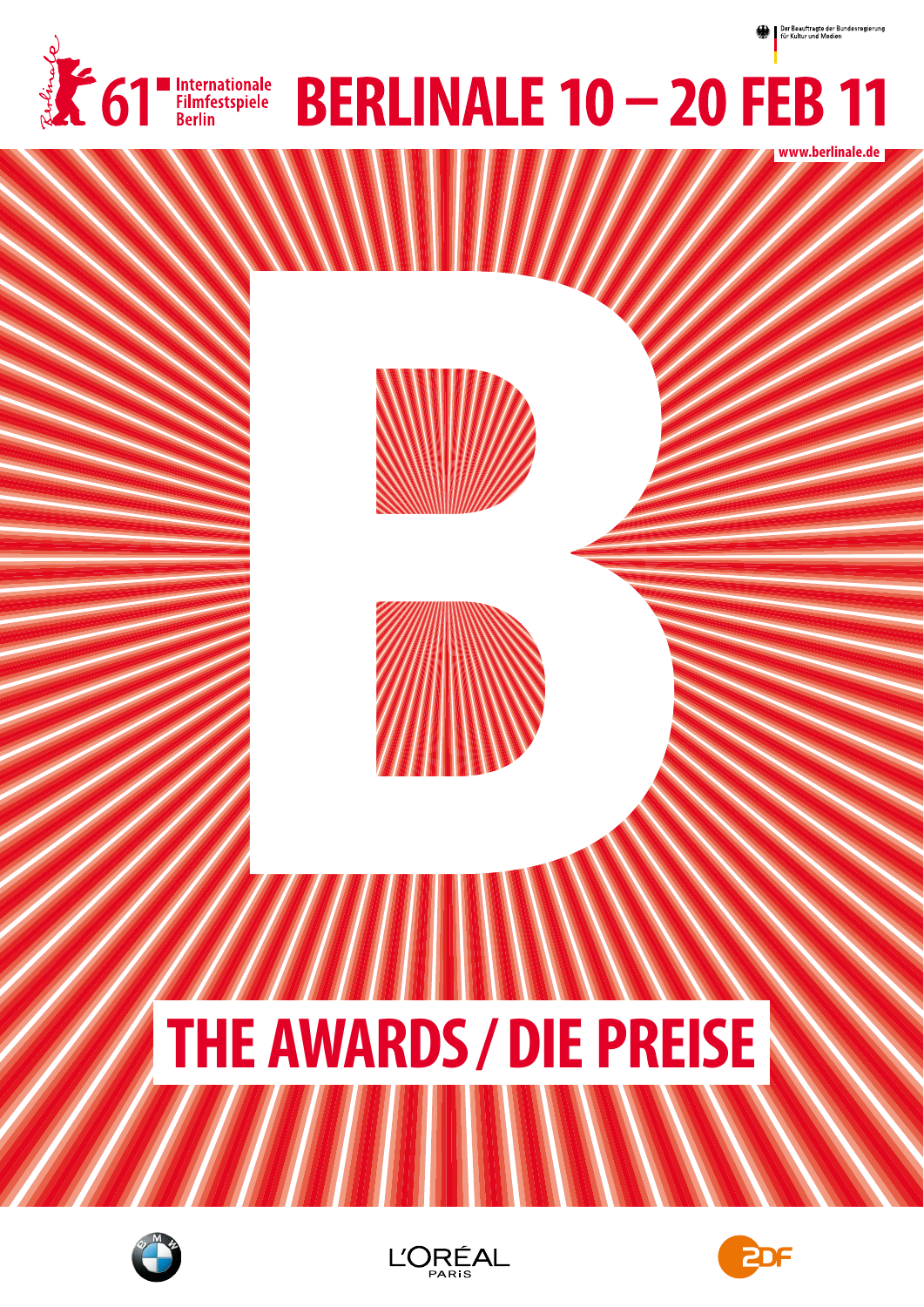

# THE AWARDS OF THE 61st BERLIN INTERNATIONAL FILM FESTIVAL

# **Official Juries**

# **Independent Juries**

# Readers' Juries and Audience Award

# Prize of the Berlinale Talent Campus

Please find all information on juries and awards on the Berlinale website www.berlinale.de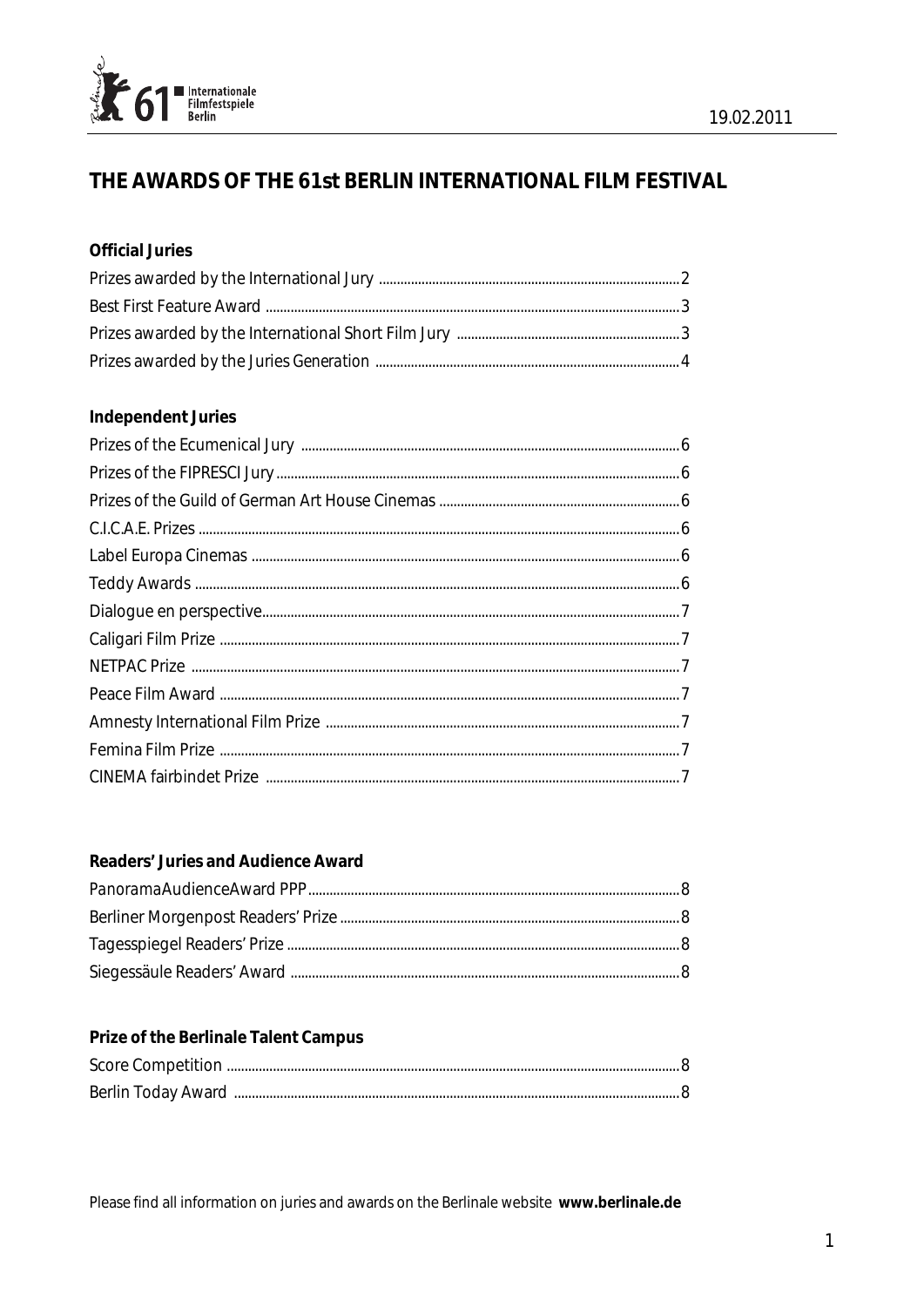

# **PRIZES OF THE INTERNATIONAL JURY**

#### *GOLDEN BEAR FOR THE BEST FILM*

*Jodaeiye Nader az Simin Nader And Simin, A Separation*  by Asghar Farhadi

## *JURY GRAND PRIX-SILVER BEAR*

*A torinói ló The Turin Horse*  by Béla Tarr

#### *SILVER BEAR FOR BEST DIRECTOR*

*Ulrich Köhler* for *Schlafkrankheit (Sleeping Sickness)*

## *SILVER BEAR FOR BEST ACTRESS*

to the *actress-ensemble* in *Jodaeiye Nader az Simin (Nader And Simin, A Separation)* by Asghar Farhadi

## *SILVER BEAR FOR BEST ACTOR*

to the *actor-ensemble* in *Jodaeiye Nader az Simin (Nader And Simin, A Separation)* by Asghar Farhadi

#### *SILVER BEAR FOR AN OUTSTANDING ARTISTIC ACHIEVEMENT*

#### *IN THE CATEGORYCAMERA*

*Wojciech Staron* for the camera in *El premio (The Prize)* by Paula Markovitch

#### *ex aequo*

## *IN THE CATEGORY PRODUCTION DESIGN*

*Barbara Enriquez* for the production design in *El premio (The Prize)* by Paula Markovitch

#### *SILVER BEAR FOR THE BEST SCRIPT*

*Joshua Marston* and *Andamion Murataj* for *The Forgiveness Of Blood (The Forgiveness Of Blood)* by Joshua Marston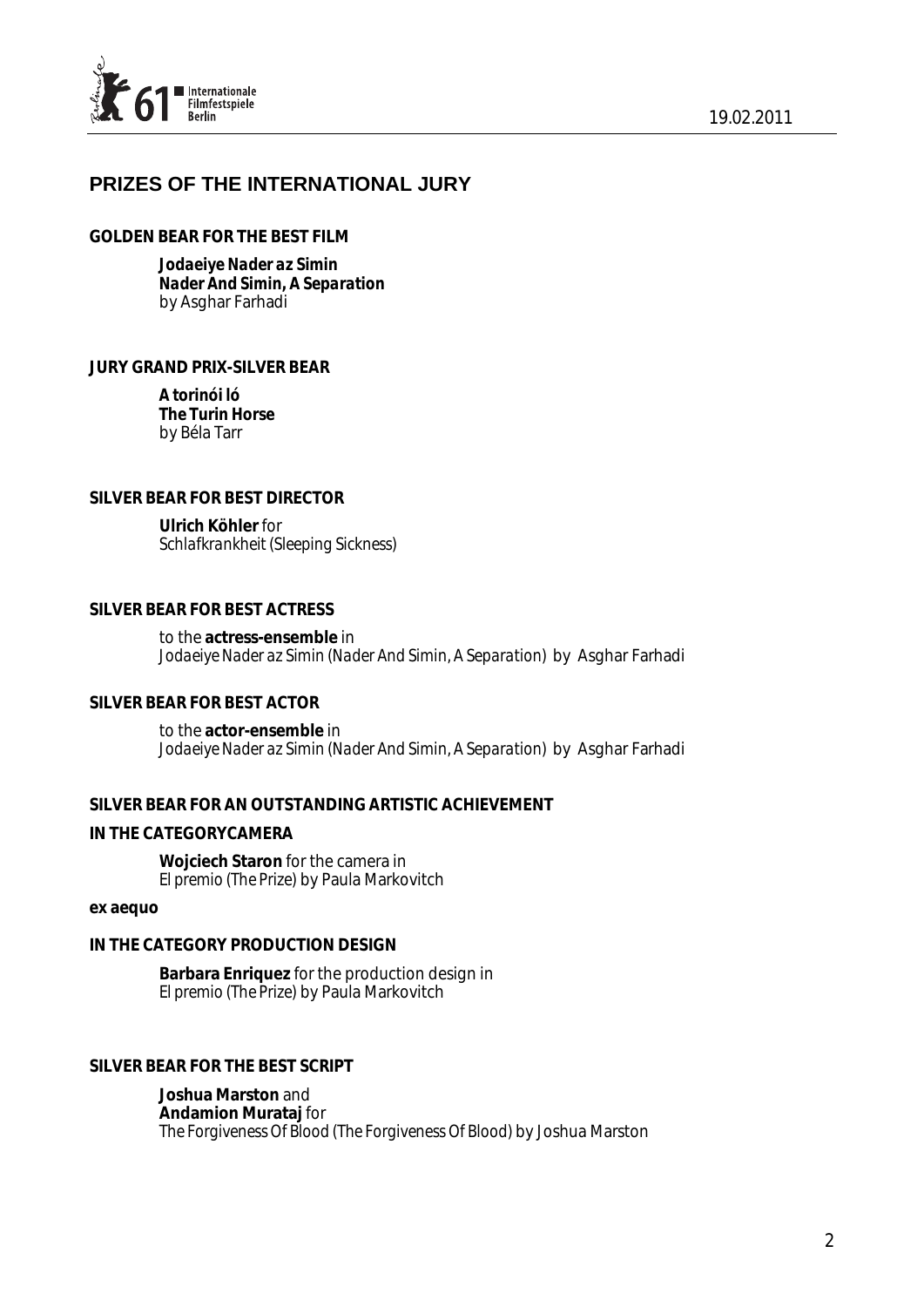

 *ALFRED BAUER PRIZE*, awarded in memory of the Festival founder, for a work of particular innovation

*Wer wenn nicht wir If Not Us, Who*  by Andres Veiel

# **BEST FIRST FEATURE JURY**

*BEST FIRST FEATURE AWARD,* endowed with 50.000 Euros, founded by GWFF

*On the Ice On the Ice*  by Andrew Okpeaha MacLean

*SPECIAL MENTION*

*The Guard The Guard*  by John Michael McDonagh

*and*

*Die Vaterlosen The Fatherless*  by Marie Kreutzer

# **PRIZES OF THE INTERNATIONAL SHORT FILM JURY**

# *GOLDEN BEAR*

*Paranmanjang Night Fishing*  by PARKing CHANce (PARK Chan-wook, PARK Chan-kyong)

*THE JURY PRIZE - SILVER BEAR* 

*Pu-Seo-Jin Bam Broken Night*  by Yang Hyo-joo

*SPECIAL MENTION* 

*Fragen an meinen Vater Questions to my Father*  by Konrad Mühe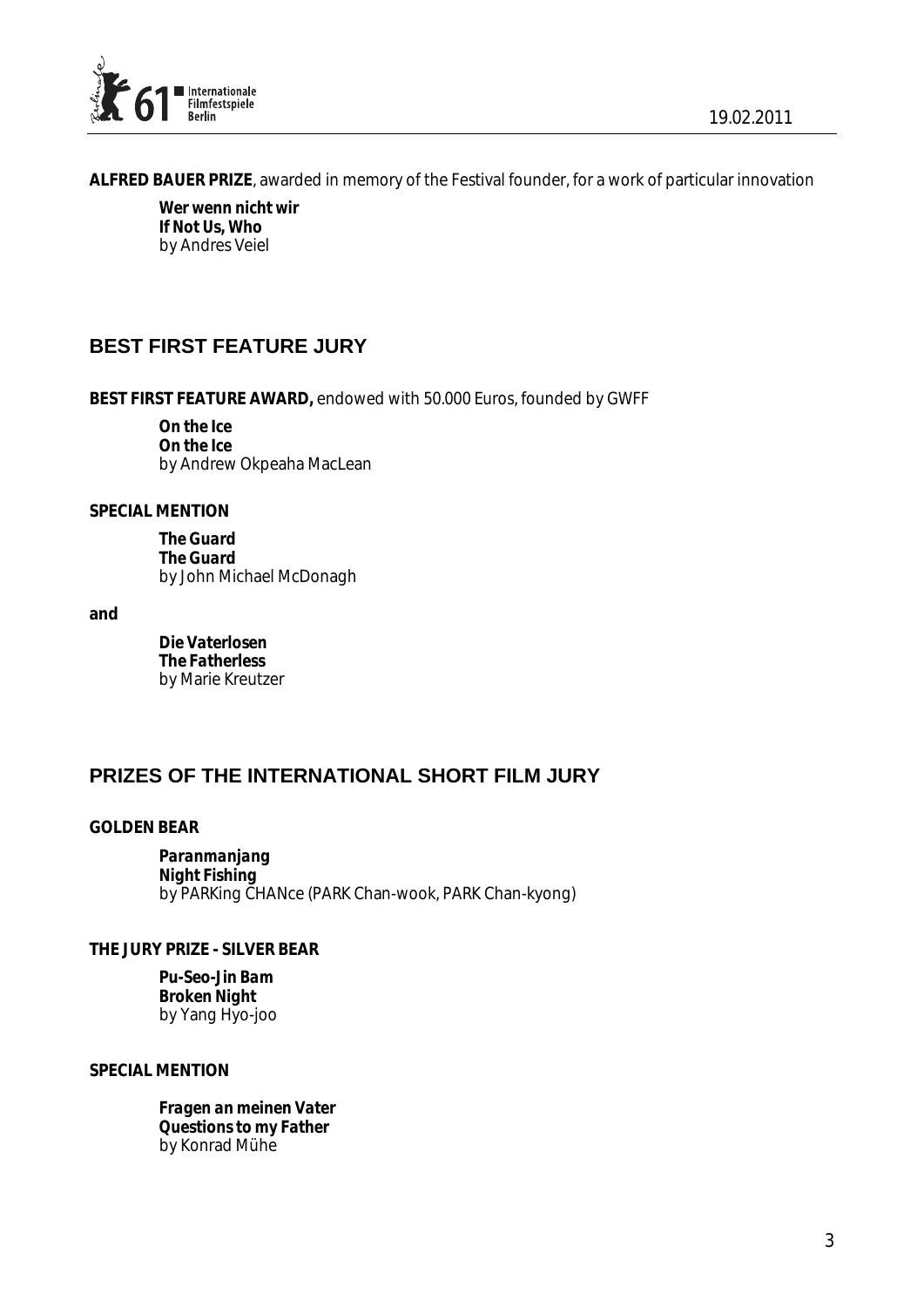

# *EFA SHORT FILM NOMINEE BERLIN*

*Återfödelsen The Unliving*  by Hugo Lilja

## *DAAD SHORT FILM PRIZE*

*La Ducha The Shower*  by Maria José San Martín

# **PRIZES OF THE JURIES** *GENERATION*

# *Children's Jury Generation Kplus*

#### *CRYSTAL BEAR FOR THE BEST FILM*

*Keeper'n til Liverpool The Liverpool Goalie*  by Arild Andresen

#### *SPECIAL MENTION*

*Mabul The Flood*  by Guy Nattiv

# *CRYSTAL BEAR FOR THE BEST SHORT FILM*

*Lily Lily*  by Kasimir Burgess

#### *SPECIAL MENTION*

*Minnie Loves Junior Minnie Loves Junior*  by Andy Mullins, Matthew Mullins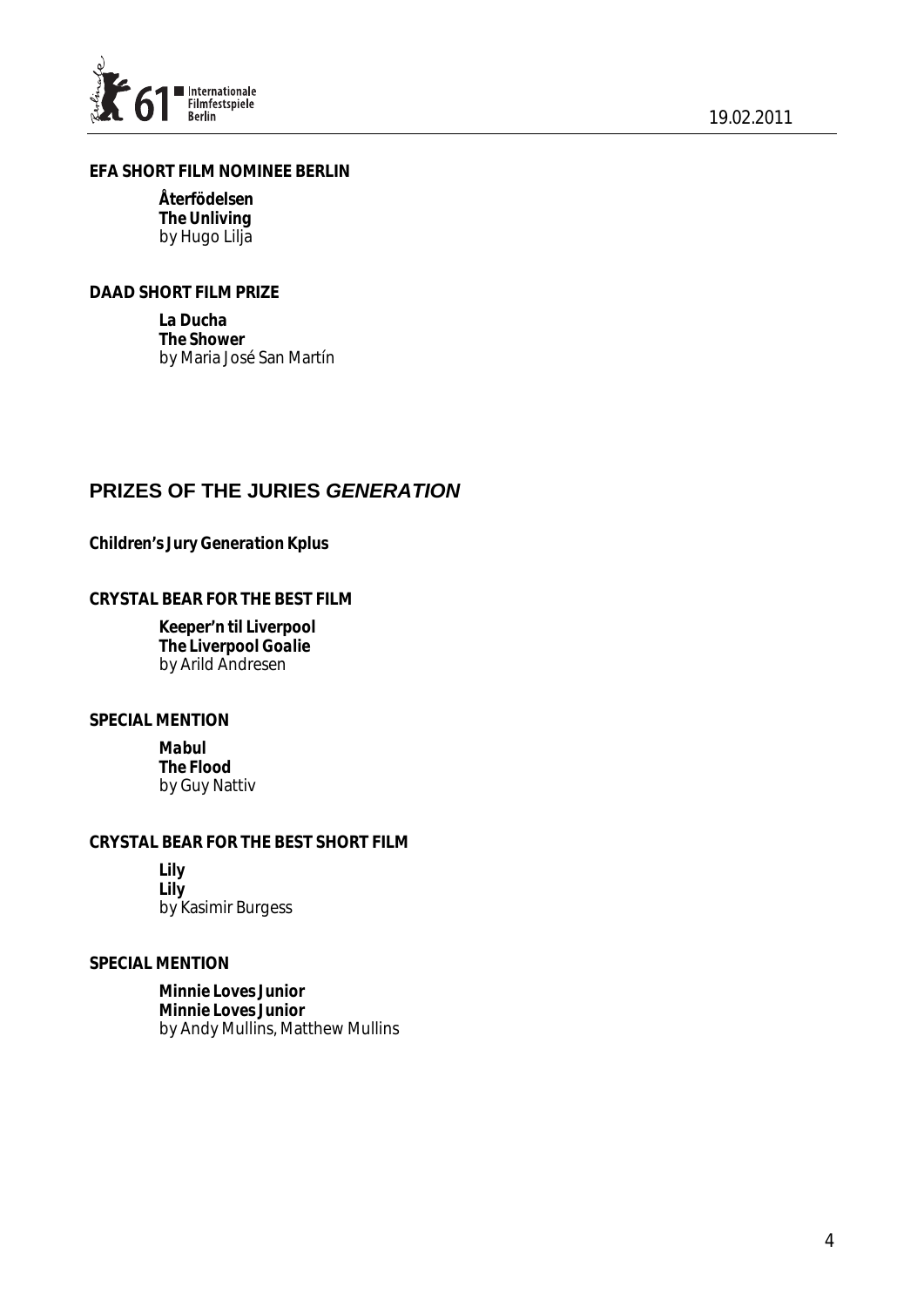

#### *Youth Jury Generation 14plus*

## *CRYSTAL BEAR FOR THE BEST FILM*

*On the Ice On the Ice*  by Andrew Okpeaha MacLean

#### *SPECIAL MENTION*

*Apflickorna She Monkeys*  by Lisa Aschan

## *CRYSTAL BEAR FOR THE BEST SHORT FILM*

*Manurewa Manurewa*  by Sam Peacocke

#### *SPECIAL MENTION*

*Get Real! Get Real!*  by Evert de Beijer

#### *International Jury Generation Kplus*

## *THE GRAND PRIX OF THE DEUTSCHES KINDERHILFSWERK FOR THE BEST FILM*

*Jutro bedzie lepiej Tomorrow will be better*  by Dorata Kedzierzawska

#### *SPECIAL MENTION*

*Keeper'n til Liverpool The Liverpool Goalie*  by Arild Andresen

## *THE SPECIAL PRIZE OF THE DEUTSCHES KINDERHILFSWERK FOR THE BEST SHORT FILM*

*Land Of The Heroes Land Of The Heroes*  by Sahim Omar Kalifa

#### *SPECIAL MENTION*

*Dimanche Sunday*  by Patrick Doyon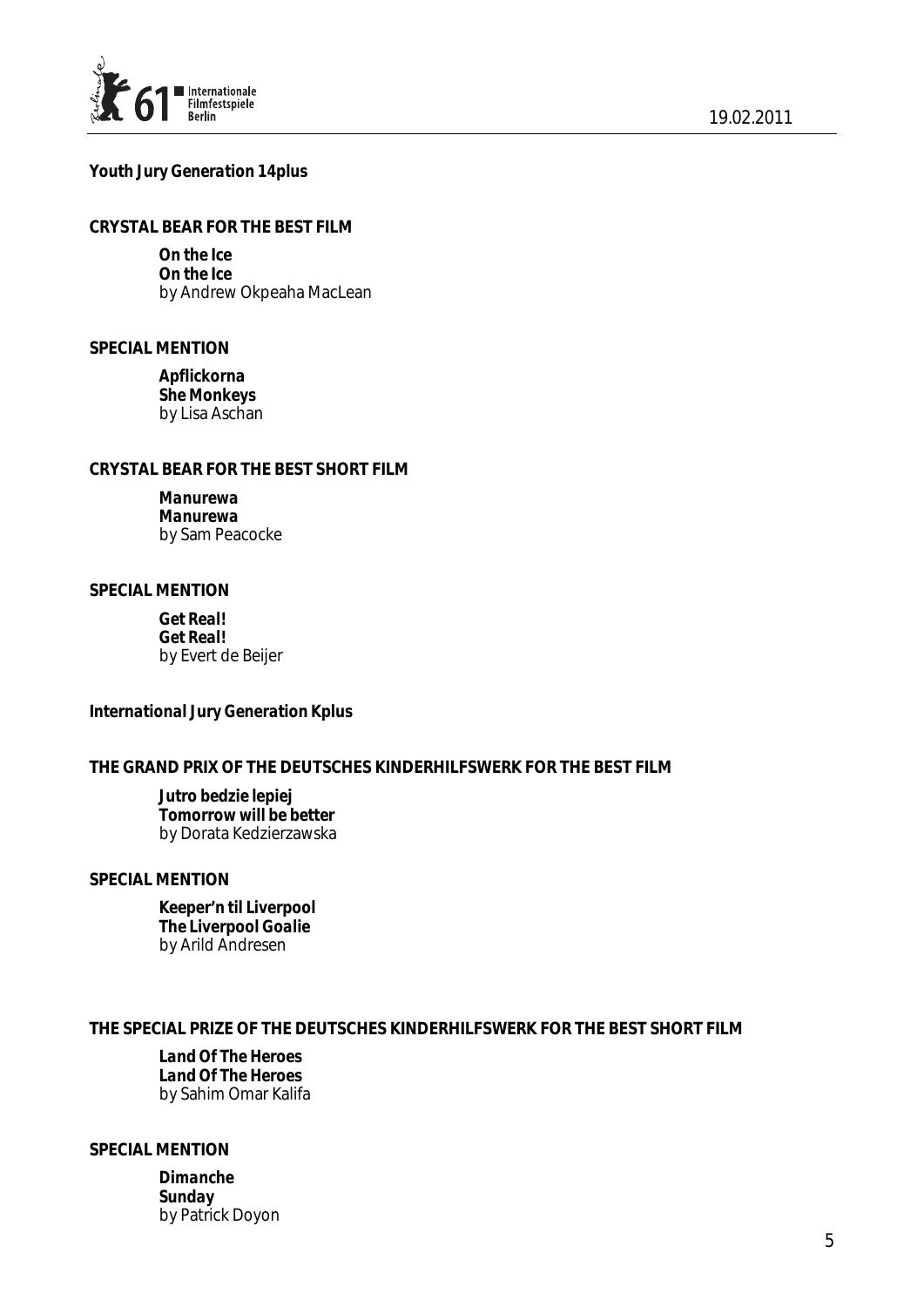

# **INDEPENDENT JURIES**

#### *PRIZES OF THE ECUMENICAL JURY*

| Competition            | Jodaeiye Nader az Simin (Nader And Simin, A Separation),<br>by Asghar Farhadi |  |
|------------------------|-------------------------------------------------------------------------------|--|
| <b>Special Mention</b> | The Forgiveness Of Blood (The Forgiveness Of Blood),<br>by Joshua Marston     |  |
| Panorama               | Lo Roim Alaich (Invisible), by Michal Aviad                                   |  |
| <b>Special Mention</b> | <b>Barzakh (Barzakh)</b> , by Mantas Kvedaravicius                            |  |
| <b>Forum</b>           | En terrains connus (Familiar Grounds), by Stéphane Lafleur                    |  |
| <b>Special Mention</b> | De Engel van Doel (An Angel in Doel), by Tom Fassaert                         |  |
| <b>FIPRESCI PRIZES</b> |                                                                               |  |
| Competition            | A torinói ló (The Turin Horse), by Béla Tarr                                  |  |
| Panorama               | Dernier étage gauche gauche (Top Floor Left Wing), by Angelo Cianci           |  |
| Forum                  | Heaven's Story (Heaven's Story), by Zeze Takahisa                             |  |

# *PRIZE OF THE GUILD OF GERMAN ART HOUSE CINEMAS Wer wenn nicht wir (If Not Us, Who),* by Andres Veiel

| C.I.C.A.E. PRIZE |                                      |
|------------------|--------------------------------------|
| Panorama         | Here (Here), by Braden King          |
| <b>Forum</b>     | Amnistia (Amnesty), by Bujar Alimani |

# *LABEL EUROPA CINEMAS Über uns das All (Above Us Only Sky),* by Jan Schomburg

# *TEDDY AWARDS*

| <b>Best Feature Film</b>     | <b>Ausente (Absent)</b> , by Marco Berger                           |
|------------------------------|---------------------------------------------------------------------|
| <b>Best Documentary Film</b> | The Ballad of Genesis and Lady Jaye (The Ballad of Genesis and Lady |
|                              | Jaye), by Marie Losier                                              |
| <b>Best Short Film</b>       | Generations (Generations), by Barbara Hammer, Gina Carducci         |
|                              | ex aequo                                                            |
|                              | Maya Deren's Sink (Maya Deren's Sink), by Barbara Hammer            |
| <b>Teddy Jury Award</b>      | Tomboy (Tomboy), by Céline Sciamma                                  |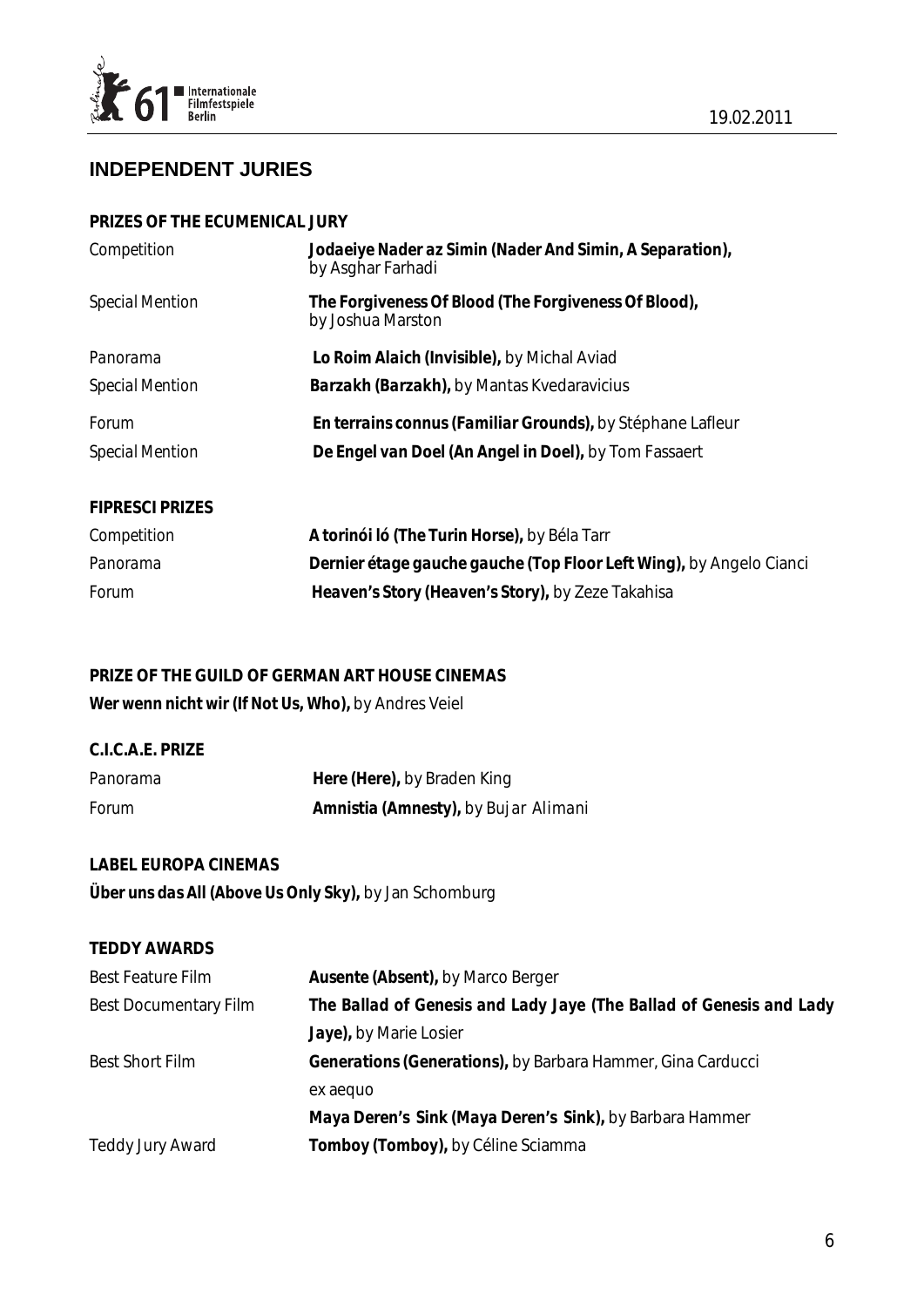![](_page_7_Picture_0.jpeg)

*DIALOGUE EN PERSPECTIVE,* endowed by the German-French Youth Office *Die Ausbildung (The Education),* by Dirk Lütter

*CALIGARI FILM PRIZE The Ballad of Genesis and Lady Jaye (The Ballad of Genesis and Lady Jaye),* by Marie Losier

*NETPAC PRIZE Heaven's Story (Heaven's Story),* by Zeze Takahisa

*Special Mention* 

*Halaw (Ways of the Sea),* by Sheron Dayoc

*PEACE FILM AWARD Jutro bedzie lepiej (Tomorrow will be better),* by Dorota Kedzierzawska

*Special Mention Jodaeiye Nader az Simin (Nader And Simin, A Separation),* by Asghar Farhadi

*AMNESTY INTERNATIONAL FILM PRIZE Barzakh (Barzakh),* by Mantas Kvedaravicius

*FEMINA FILM PRIZE Julia Brandes*  for the costume in *Lollipop Monster (Lollipop Monster)* by Ziska Riemann (Perspektive Deutsches Kino)

*CINEMA FAIRBINDET PRIZE Bad o Meh (Wind & Fog),* by Mohammad Ali Talebi